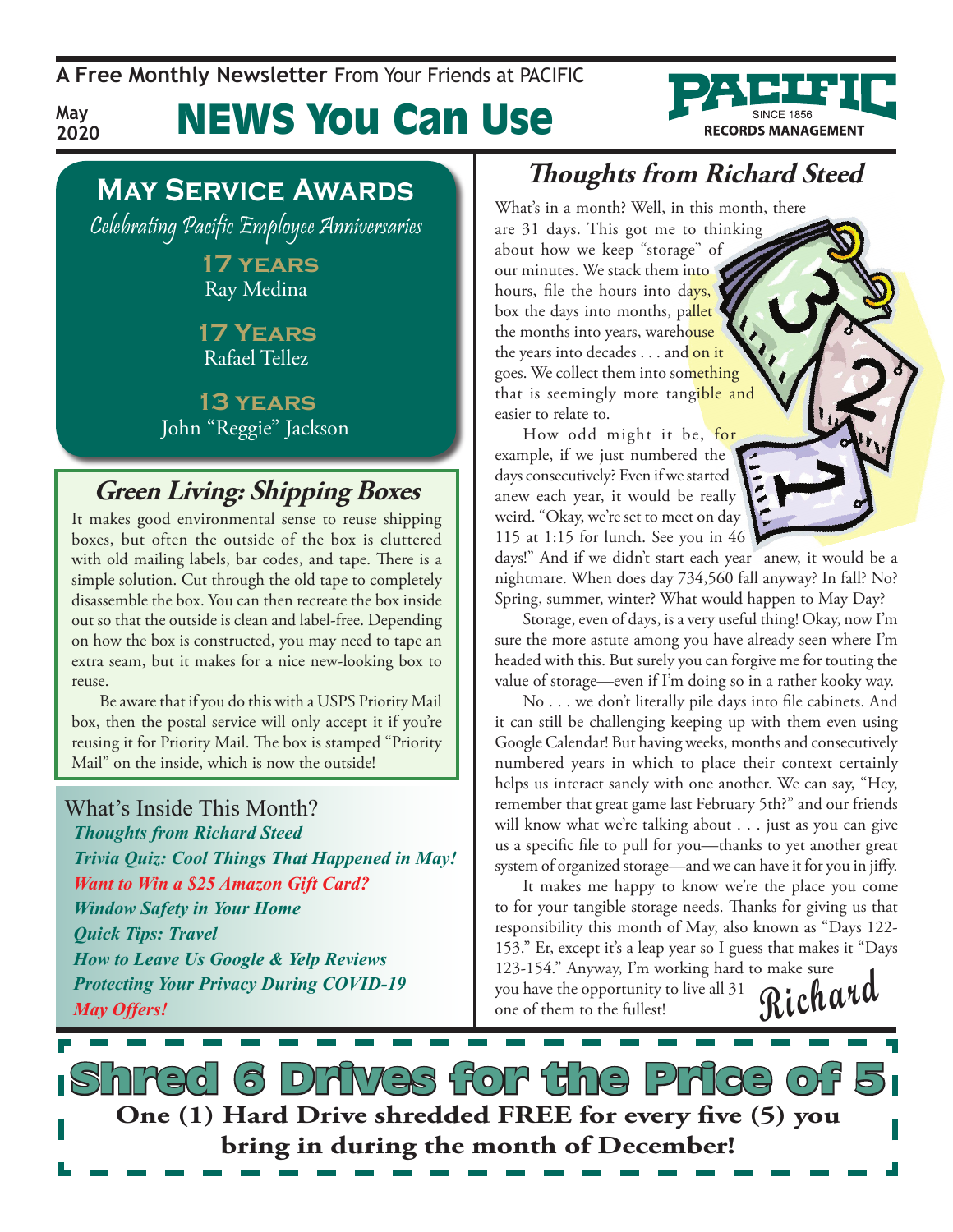## **Trivia Quiz: Cool Things That Happened in May!**

- 1. On May 5, 1962, this astronaut became the first American in space. Who was he?
- 2. Who was the first woman to complete a solo flight across the Atlantic on May 20, 1932?
- 3. On May 1, 1931, the Empire State Building was officially dedicated by which president?
- 4. At which university in Ohio were four students killed by National Guardsmen during a protest of the Vietnam War on May 4, 1970?
- 5. Which Hollywood actress, born May 12, 1907, starred in the films The Philadelphia Story, On Golden Pond, and A Lion in Winter?
- 6. What U.S. Supreme Court decision, handed down on May 17, 1954, ruled that racial segregation in public educational facilities was unconstitutional?
- 7. On May 20, 1873, Levi Strauss and Jacob Davis were granted a patent for what product?
- 8. What science fiction movie opened to great success on May 25, 1977?
- 9. What famous novel by Irish writer Bram Stoker was released on May 26, 1897, in London bookshops?
- 10. On May 31, 1859, this famous tower clock at Houses of Parliament in London rang out for the time. What is the nickname for this tower?

*Answers on Back Page!*

# **Window Safety**

The windows in your home protect you from the elements, but you do need to take care when opening and closing them. Here are some basic precautions to take with the windows in your house.

- Do not push on the glass to open the window, as this can cause the glass to break and cut your hand and arm.

- Don't depend on window screens to keep a child safe. These screens can pop out easily and are not designed to withstand the weight of a person.

- If there are children under the age of ten, install window guards. These will keep a young child from falling out of an open window.

- Make sure that your windows can open and close easily. Because windows offer an escape route in an emergency, you should be able to open them with ease.

- Windows can be manufactured with laminated glass. This will not keep them from being broken when struck with a stray baseball or rock, but it will keep the glass pieces from falling into your home. The plastic interlayer is also puncture-resistant, which can offer some protection from home intruders.

## **May Holidays and Events**

#### **Daily Observances:**

- 1 May Day
	- 1-7 Choose Privacy Week
- 2 Join Hands Day
- 3 World Press Freedom Day
- 4 Star Wars Day
- 5 World Asthma Day
- 6 No Homework Day
- 7 National Day of Prayer
- 8 World Red Cross Red Crescent Day
- 9 International Migratory Bird Day
- 9 Mother Ocean Day
- 10 Mother's Day
- 11 Eat What You Want Day
- 12 Limerick Day
- 13 Donate A Day's Wages to Charity Day
- 14 Underground America Day
- 15 National Bike to Work Day
- 16 Armed Forces Day
- 16 National Learn to Swim Day
- 17 Neighbor Day
- 18 International Museum Day
- 19 National Hepatitis Testing Day
- 20 Weights and Measures Day
- 21 "I Need a Patch For That" Day
- 22 Canadian Immigrant's Day
- 23 International World Turtle Day
- 24 Brother's Day
- 25 Memorial Day
- 26 World Lindy Hop Day
- 27 National Senior Health and Fitness Day
- 29 Hug Your Cat Day
- 31 World No-Tobacco Day
- 31 What You Think Upon Grows Day

#### **Monthly Observances:**

Home Schooling Awareness Month Arthritis Awareness Month Asian American and Pacific Islander Heritage Month Asthma Awareness Month Better Hearing and Speech Month Electromagnetic Radiation Awareness Month Gardening for Wildlife Month Get Caught Reading Month Gifts from the Garden Month Global Civility Awareness Month Haitian Heritage Month Heal the Children Month Healthy Vision Month Huntington's Disease Awareness Month International Mediterranean Diet Month

The material contained in this newsletter is for informational purposes only and is based upon sources believed to be reliable and authoritative; however, it has not been independently verified by us. This newsletter should not be construed as offering professional advice. For guidance on a specific matter, please consult a qualified professional.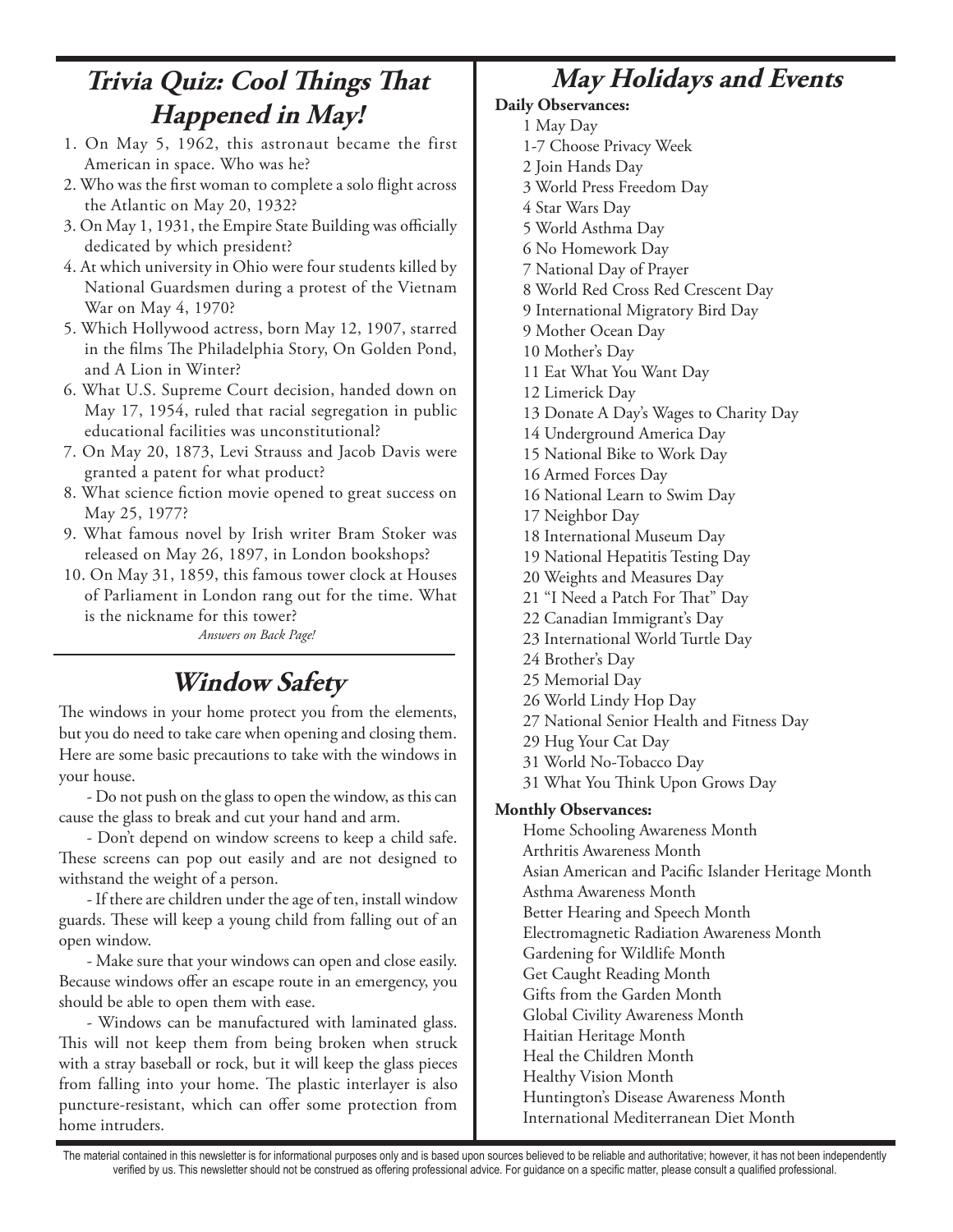# **New Lawyer**

# PacBlog

### **Your Document Storage Questions Answered**

PacBlog is the monthly web log of Pacific Records Storage To read this month's installment, please click the title below[.](http://pacific-records.com/5-advantages-of-a-local-shredding-and-destruction-provider) [https://pacific-records.com/](https://pacific-records.com/your-document-storage-questions-answered)

#### [your-document-storage-questions-answered](https://pacific-records.com/your-document-storage-questions-answered)

You may also access the PacBlog at the URL below. There you will find this month's installment along with archives of previous installments.

**http://pacific-records.com/category/pacnews**

## **Have A Question For Us?**

We love to hear from all our good friends and clients who enjoy reading our monthly newsletter. If you have a question related to off-site document storage, shredding, media vaulting, or document imaging, please feel free to give us a call or send us an email.

**(888) 893-6054 or info@pacific-records.com**

## **Do You Want To Win A \$25 Amazon Gift Card?**



Each month we'll give you a new challenge of some type. All those who reply with a correct answer are eligible to win. At the end of the month we'll draw a lucky name.

> Here is this month's challenge: **Last Month's Answer to:**  What do you call it when someone throws sodium chloride at you?

**The two men were not playing against each other.**  *Two men play five complete games of checkers. Each man wins the same number of games. There are no ties. How?*

#### **Last month's Winner: DeAnn Alexander Congratulations!**

Email your answer to **info@pacific-records.com**

A young lawyer, just graduated from law school, returned to his hometown to start up a law practice on his own. He knew he had to make a good impression to get clients to start coming to him.

On his first day in his new office, he saw a man approaching his door. Just before the man walked in, the lawyer lifted up the receiver on his phone and began talking. He continued on for several minutes, making the man wait, talking about an important case he had just concluded, and how he would be busy for quite some time to come. He continually gestured to the man to wait.

After hanging up the phone, he said, "What can I do for you?" The man said, "Nothing. I'm from the phone company and I'm here to hook up your phone."

# **Quick Tips: Travel**

If you're gearing up for a road trip this summer, take some time first to give your car a good cleaning. Because a road trip can generate lots of trash—trash you can't get away from when spending so much time on the road—you want to make sure you aren't starting with chaos when you begin.

Then, while traveling, make it a point to attend to any and all trash in the car with every bathroom break. Most rest areas have plenty of trash containers, so have everyone carry their trash to a container on the way to the bathroom. It piles up fast, so be sure to dispose of all non-recyclable food wrappers, etc, that has accumulated. Have everyone pitch in and you'll have your car ready for the next leg of your adventure in no time!



"And just what makes you think YOU'RE the alpha dog around here?"

# 3 months FREE secure Destruction service

*Get 3 months of free Secure Destruction service when you sign up for a new Secure Destruction account with a one-year agreement. Just mention this coupon! Email info@pacific-records.com for more information.*